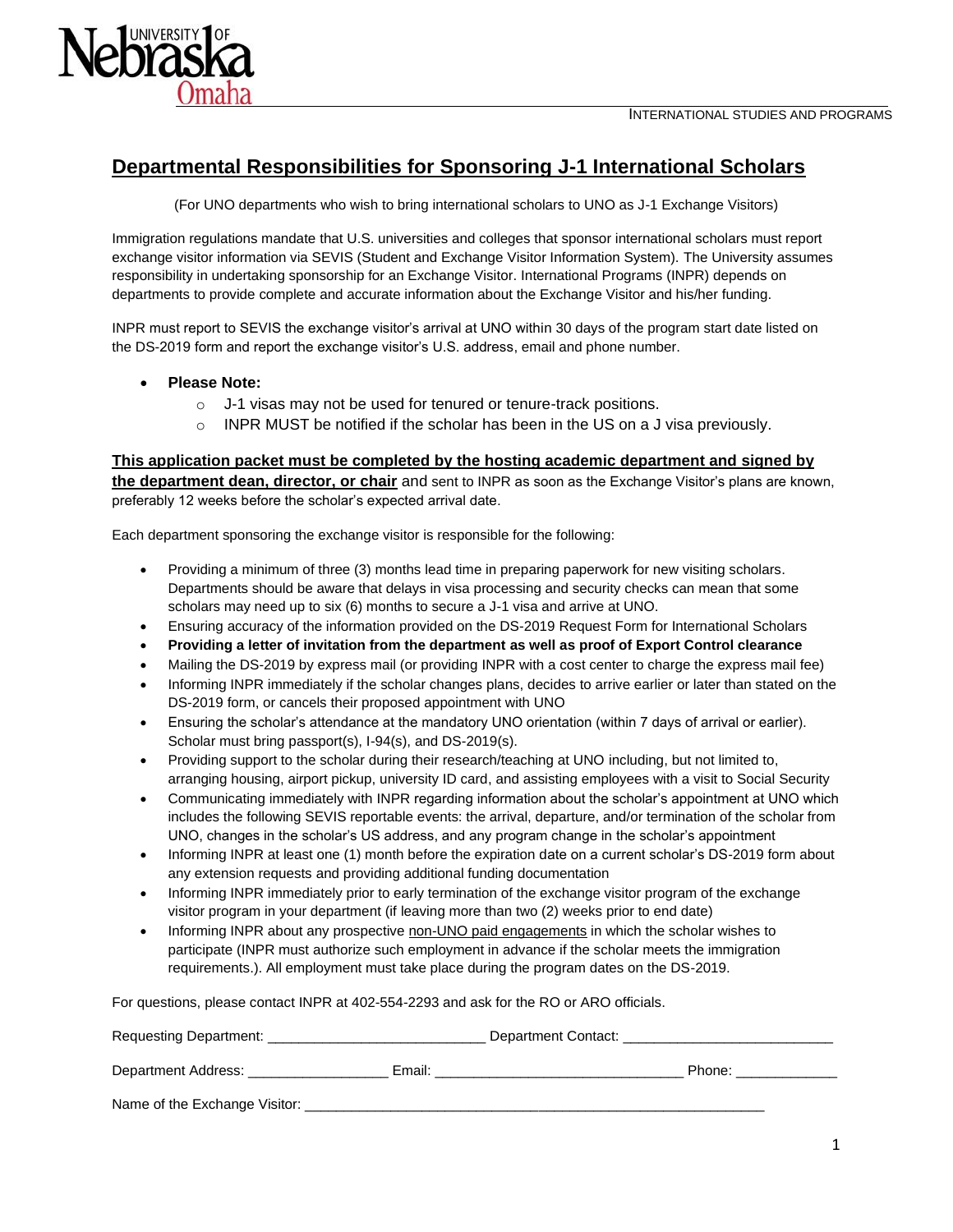

INTERNATIONAL STUDIES AND PROGRAMS

( ) I accept the responsibility for the accuracy of the information provided on this form, for sponsoring the scholar at the University of Nebraska at Omaha, for facilitating communication between the scholar and INPR.

( ) I understand that all additional materials required by the applicant and the sponsoring department must be received by INPR in order to complete this application.

( ) I understand that the scholar must check in and attend a mandatory orientation with INPR.

( ) I agree to notify INPR immediately if the scholar leaves or is terminated more than two (2) weeks before the end date on the DS-2019.

I, the undersigned, understand and agree to comply with the above outlined responsibilities

| Scholar's direct supervisor (typed)      | Signature | Date |
|------------------------------------------|-----------|------|
| Name of Dean, Director, or Chair (typed) | Signature | Date |

#### **Necessary Documents and Information to Complete this Application Form**

( ) Has the pending J scholar previously been in the US on a J visa? (see pages 3 and 8 regarding restrictions)

- ( ) Copy of the passport data page (see page 8)
- ( ) Curriculum Vitae (see page 8)
- ( ) Original copy of the invitation/appointment letter (see page 4)
- ( ) Copy of a recent bank document in English (within the past 6 months) and/or funding letter. Letters from funding organizations must specify dates and amounts. (see pages 5 and 9)
- ( ) Proof of English Proficiency (see page 5) English proficiency interview form is pages 6 and 7
- ( ) If planning non-UNO paid engagements, copy of the offer letter for each institution (see pages 4 and 9)
- ( ) If bringing dependents, copy of the passport biographical page for each dependent (see page 10)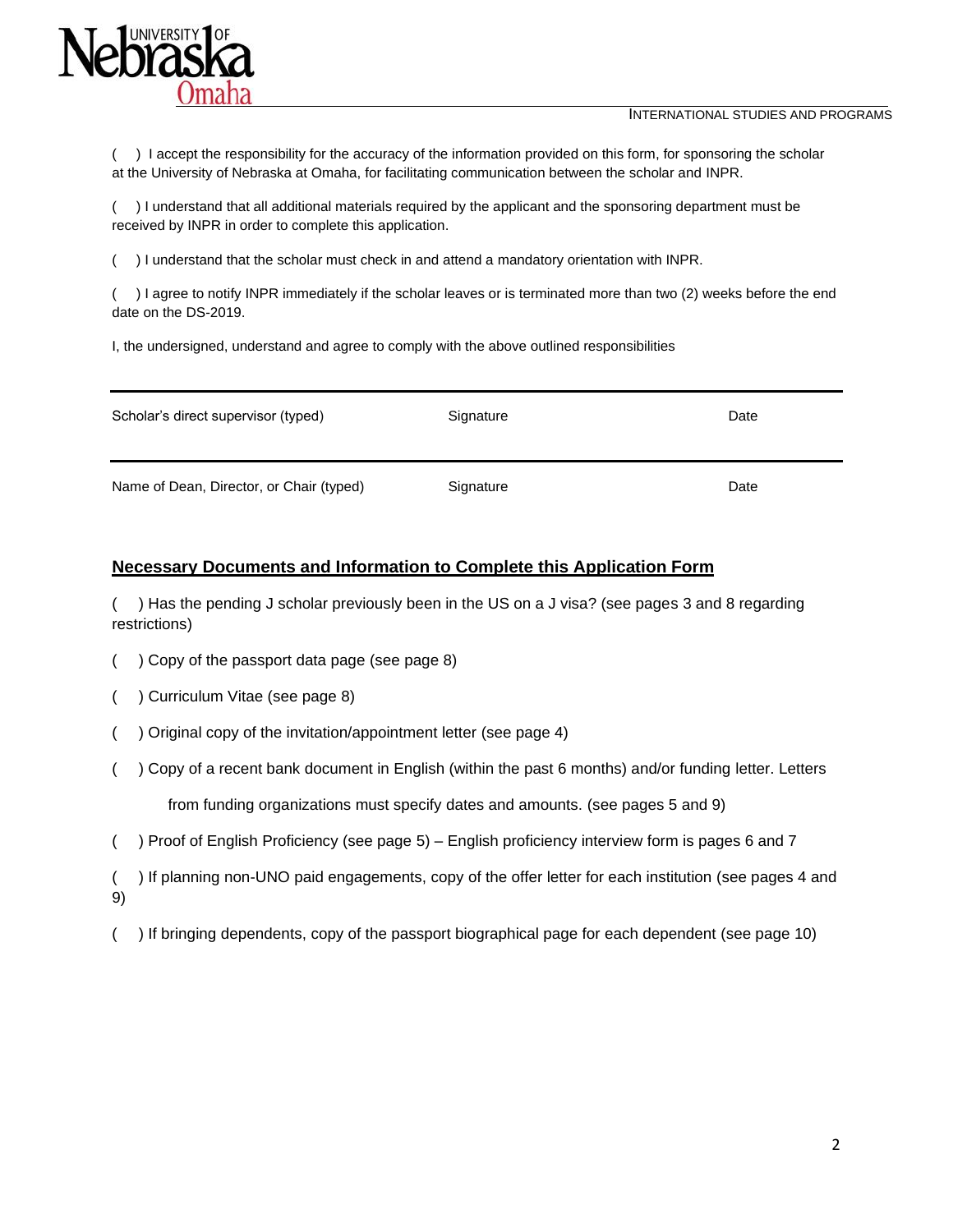

# **J-1 Scholar Application for DS-2019 Issuance**

Please provide the following information to enable INPR to prepare a DS-2019 for the scholar seeking permission to enter the U.S. with a J-1 Exchange Visitor visa status. A DS-2019 is normally issued for one year at a time.

Scholars must pay a \$220 SEVIS fee before going to their visa interview. The fee can be paid on-line at [<www.fmjfee.com>](http://www.fmjfee.com/). The SEVIS fee is in addition to the visa fee.

This form must be filled out by the sponsoring department and not by the Exchange Visitor. Please type or print this form to ensure accuracy on the DS-2019.

#### **\*\*Important Please Read\*\***

#### **J Scholar Categories:**

**Research scholars** may stay for a maximum of five (5) years. Prior teaching or research while on a J visa sponsored by another organization in the U.S. could reduce the number of years of eligibility. There is a 3-week minimum stay.

**Professors** may stay for a maximum of five (5) years. Prior teaching or research while on a J visa sponsored by another organization in the U.S. could reduce the number of years of eligibility. There is a 3-week minimum stay.

NOTE: Professor and research scholars must:

- not have participated in and completed a professor or research scholar program within the last 24 months preceding the beginning date of their new program
- not have participated in a J-visa program for all or part of the 12-month period immediately preceding the start date of a professor or research scholar program unless they meet one of the following exceptions:
	- $\circ$  the participant is currently in a professor or research scholar program and transferring to another institution in the United States to continue their current J-1 program
	- $\circ$  the participant's prior physical presence in the United States on a J-visa program was less than six (6) months in duration
	- $\circ$  the prior participation was as a short-term scholar

**Short term scholars\*** may stay for a maximum of six (6) months. NO EXTENSIONS. No minimum stay. This category does not trigger the 24-month or 12-month bar between periods of J status.

# **More information may be found at <http://j1visa.state.gov/programs/>**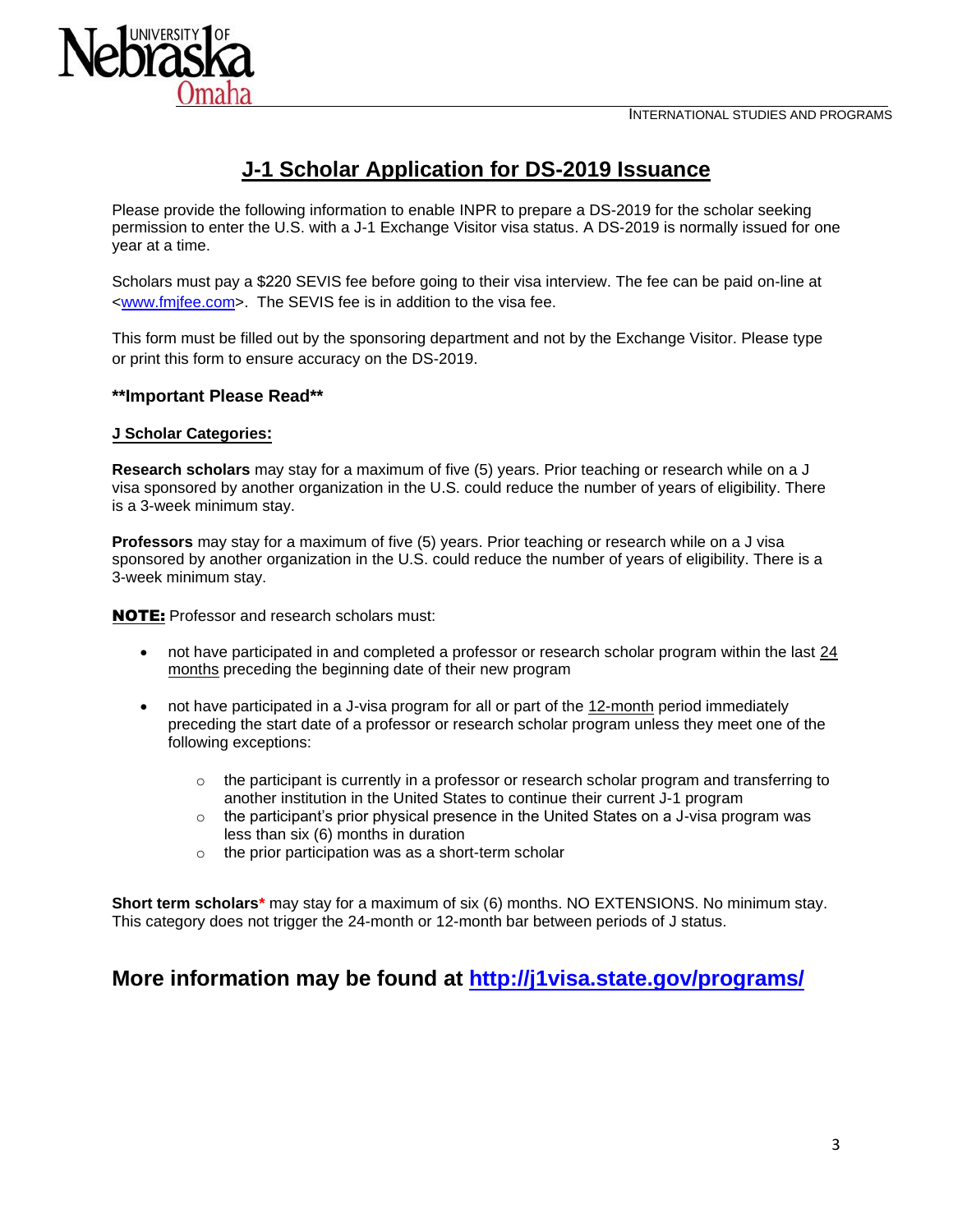

# **For the Department to Complete**

|  |  | Program Information - Attach an original copy of the invitation/appointment letter |  |
|--|--|------------------------------------------------------------------------------------|--|
|  |  |                                                                                    |  |

| The Visitor will: () | begin a new program                                                            |
|----------------------|--------------------------------------------------------------------------------|
|                      | extend J-1 status (for those at UNO only)                                      |
|                      | transfer to UNO from another U.S. institution (include all required documents) |
|                      | will be accompanied by immediate family members (complete Dependent            |
|                      | Information section)                                                           |
|                      |                                                                                |

Dates of appointment  $(mm/dd/yyy)$ : \_\_\_\_\_/\_\_\_\_\_/\_\_\_\_\_\_ to \_\_\_\_\_/\_\_\_\_\_/\_\_\_\_\_\_ (5-year maximum, must include time spent at previous institutions for transfers)

• There is a 30-day grace period for travel after the DS-2019 program end date

Category of Exchange Visitor - descriptions can be found at: http://j1visa.state.gov/programs/

Primary Activities while at UNO: () Research () Short-Term Scholar\* () Teaching () Both () Other

• Researchers and professors have a 5-year maximum limit on program participation

Primary academic discipline of Exchange Visitor while working at UNO: \_\_\_\_\_\_\_\_\_\_

Non-technical description of UNO appointment: (will appear on DS-2019) \_\_\_\_\_\_\_\_\_\_\_\_\_\_\_\_\_\_\_\_\_\_\_\_\_\_\_\_

Explain how the purpose of the scholar's stay is connected to your department by email or appointment letter on departmental letterhead. **NOTE: The J-1 visa may not be used for tenured or tenure-track positions.**

| Will the visitor participate in any federally funded research? |  |  | ves | no. |
|----------------------------------------------------------------|--|--|-----|-----|
|----------------------------------------------------------------|--|--|-----|-----|

Will the visitor be involved in development work for any pathogens, toxins, chemical agents, or radioactive materials? \_\_\_\_\_ yes \_\_\_\_\_ no

Will any confidential or proprietary information be released to the visitor? \_\_\_\_ yes \_\_\_\_\_\_ no

#### **NOTE: If Yes to any answer, please describe below**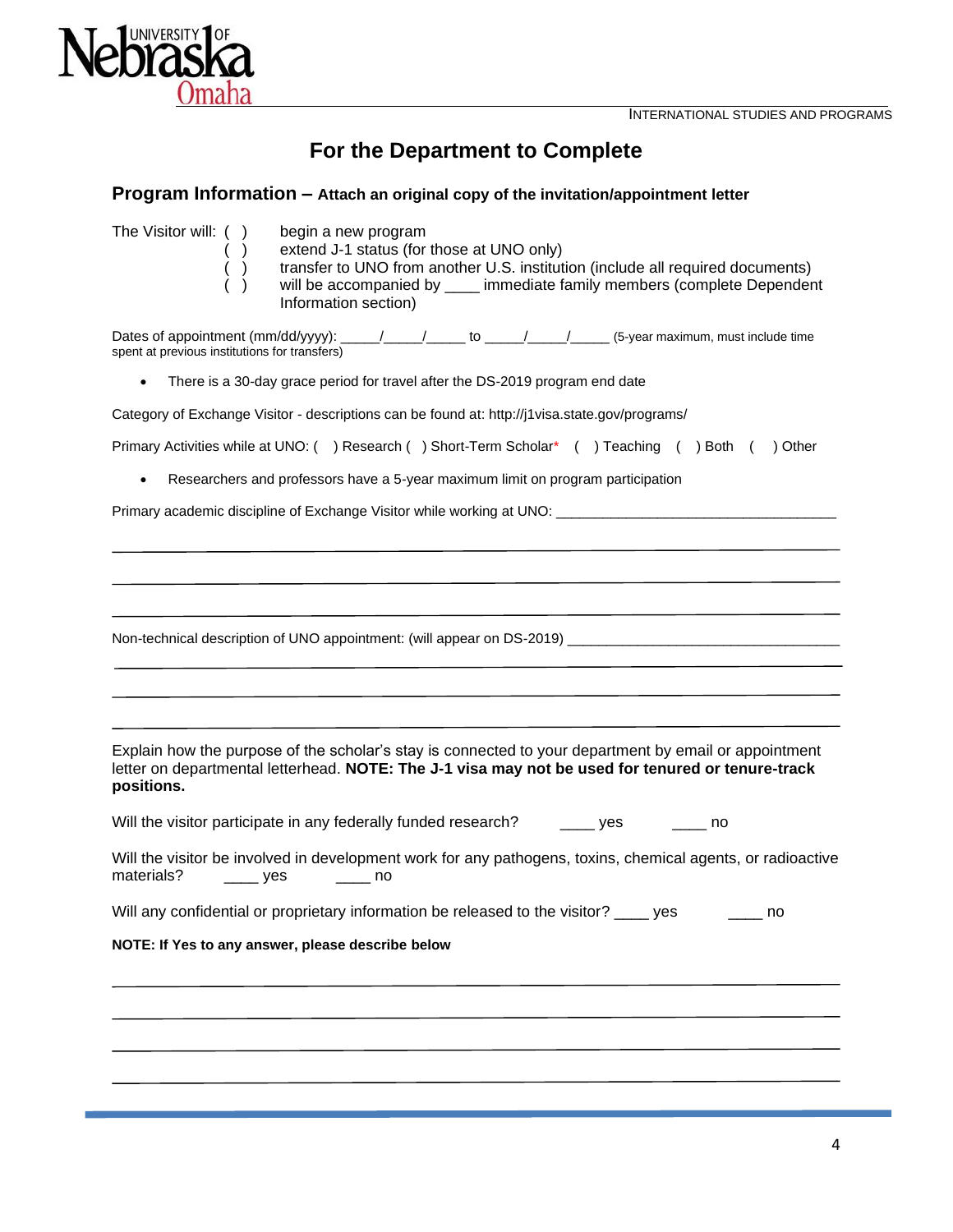

### **Planned Travel – Attach a copy of the offer letter for each institution**

INPR must authorize in SEVIS all prospective non-UNO paid engagements in which the scholar wishes to participate in advance. Please list any other institutions the applicant will visit on business during their time in the US. If more visits are planned than can be listed below, please provide them on a separate piece of paper.

| Name of Institution: <b>contract the Contract of Institution: Contract of Institution:</b> |
|--------------------------------------------------------------------------------------------|
|                                                                                            |
|                                                                                            |
|                                                                                            |
|                                                                                            |
|                                                                                            |

### **Mailing DS-2019 to Scholar**

\_\_\_\_\_ The Department will pick up from INPR and ship directly

INPR should ship and charge the express mail charges against the following cost center:

**Cost center**: \_\_\_\_\_\_\_\_\_\_\_\_\_\_\_\_\_\_\_\_\_\_\_\_\_\_\_\_\_\_\_\_\_\_\_\_\_\_\_\_\_\_\_\_\_\_\_\_

### **Financial Information – Letters from funding organizations must specify dates and amounts.**

Please mark "X" if the following is true: () UNO will not pay the visitor scholar with US government funds obtained specifically for international exchange. \_\_\_\_\_\_\_\_\_\_\_\_\_\_ initials

| Funds from US government agency (identify ministry or agency)                             |  |
|-------------------------------------------------------------------------------------------|--|
| Funds from or administered by UNO (UNO offer letter required from Chair/Head or Director) |  |

**Proof of English Proficiency (State Department Required) – Attach 1) a copy of a qualifying TOEFL or IELTS score taken within the last 5 years or 2) a copy of undergraduate/graduate diploma received within the last 10 years from a university in an English-speaking country or 3) video conference or in person interview by the academic department using the International Programs form provided. Phone interview permitted if videoconferencing is not a viable option (a copy of the interview form should be attached) or 4) Interview by Intensive English Director or instructors.** 

The US Department of State requires that all J1 "exchange visitors possess sufficient proficiency in the English language, as determined by an objective measurement of English language proficiency, successfully to participate in his or her program and to function on a day to day basis." **[22 CFR 62.10(a)(2)]**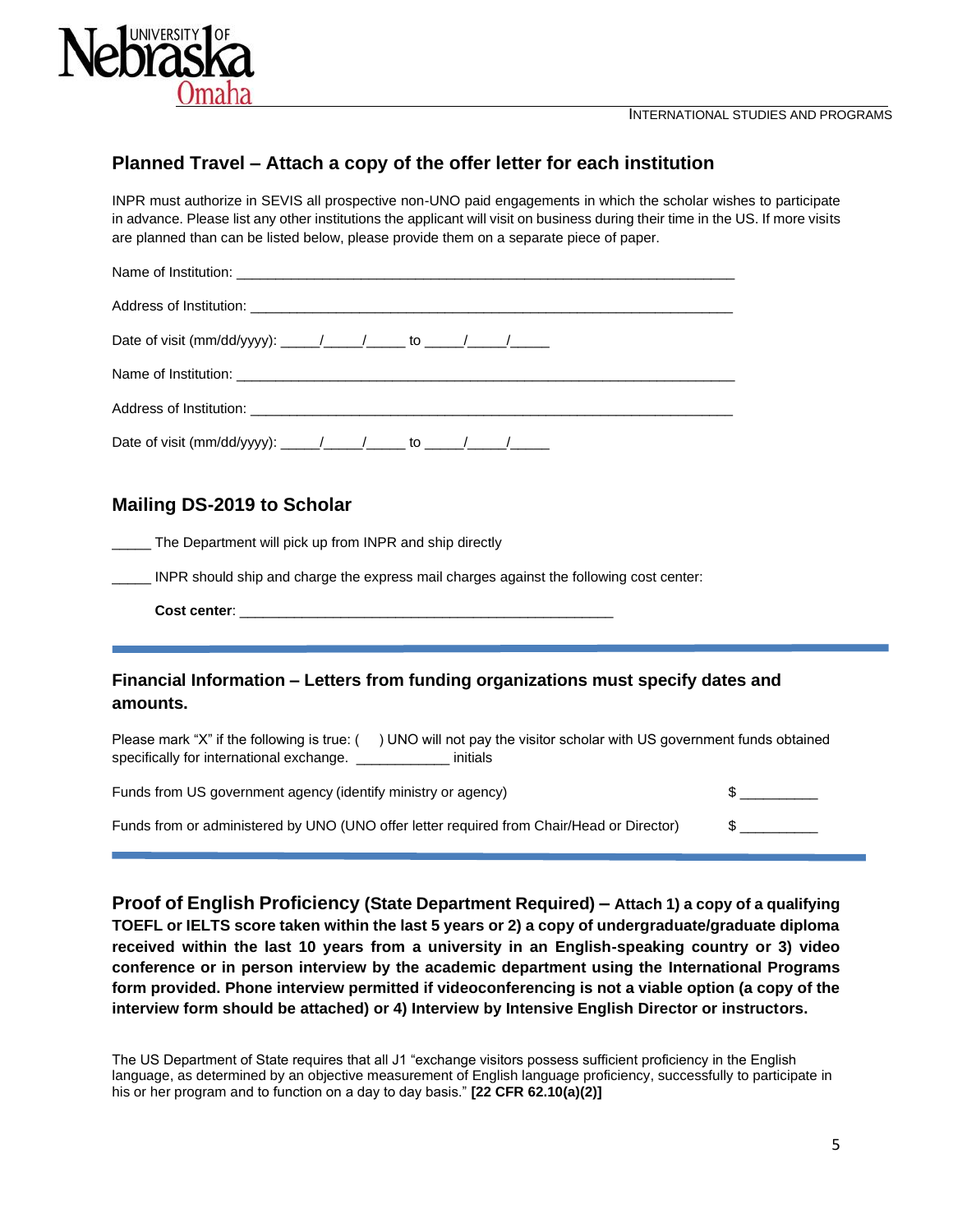INTERNATIONAL STUDIES AND PROGRAMS



#### **J-1 Exchange Visitor (Scholar)**

#### **English Proficiency Form for Academic Department Review**

| Visiting Scholar Name: |
|------------------------|
|                        |

Last/Family Name First/Given Name Middle Name

Proof of English Ability:

### **DETERMINING ENGLISH PROFICIENCY OF PROSPECTIVE EXCHANGE V I S I T O R S**

Sponsors have always been required to determine whether a prospective exchange visitor's English proficiency was sufficient to enable the visitor to participate in the sponsor's exchange visitor program. The new Subpart A rule beefs up this requirement at 22 CFR  $62.10(a)(2)$ , and now requires sponsors to determine not only that the prospective visitor's English is sufficient to participate in the program, but is sufficient "to function on a day-to-day basis" outside of the direct activity of the exchange (e.g., outside the lab). The new Supbart A also requires sponsors to make their determinations regarding English proficiency using an "objective measurement of English language proficiency," by means of one of the following three methods:

- 1. "A recognized English language test,"
- 2. "Signed documentation from an academic institution or English language school," **or**
- 3. "A documented interview conducted by the sponsor either in-person or by videoconferencing, or by telephone if videoconferencing is not a viable option"

Sponsors must also "retain evidence of how they measured applicants' English language proficiency so that it may be made available to the Department upon request." [[79 FR 60294](http://www.nafsa.org/uploadedFiles/Chez_NAFSA/Find_Resources/Supporting_International_Students_And_Scholars/ISS_Issues/Issues/FinalJsubpartArule_20141006.pdf), 60301]

#### **Suggested Interview Questions – Please take legible notes**

1. Please introduce yourself to me and tell me about your family.

2. How have your past experiences, training, and language study prepared you to operate in an Englishspeaking environment in your occupational field?

- 3. What do you expect to learn about American culture and society?
- 4. What skills and knowledge do you expect to gain while at UNO?
- 5. How do you plan to share what you have learned upon your return home to your country?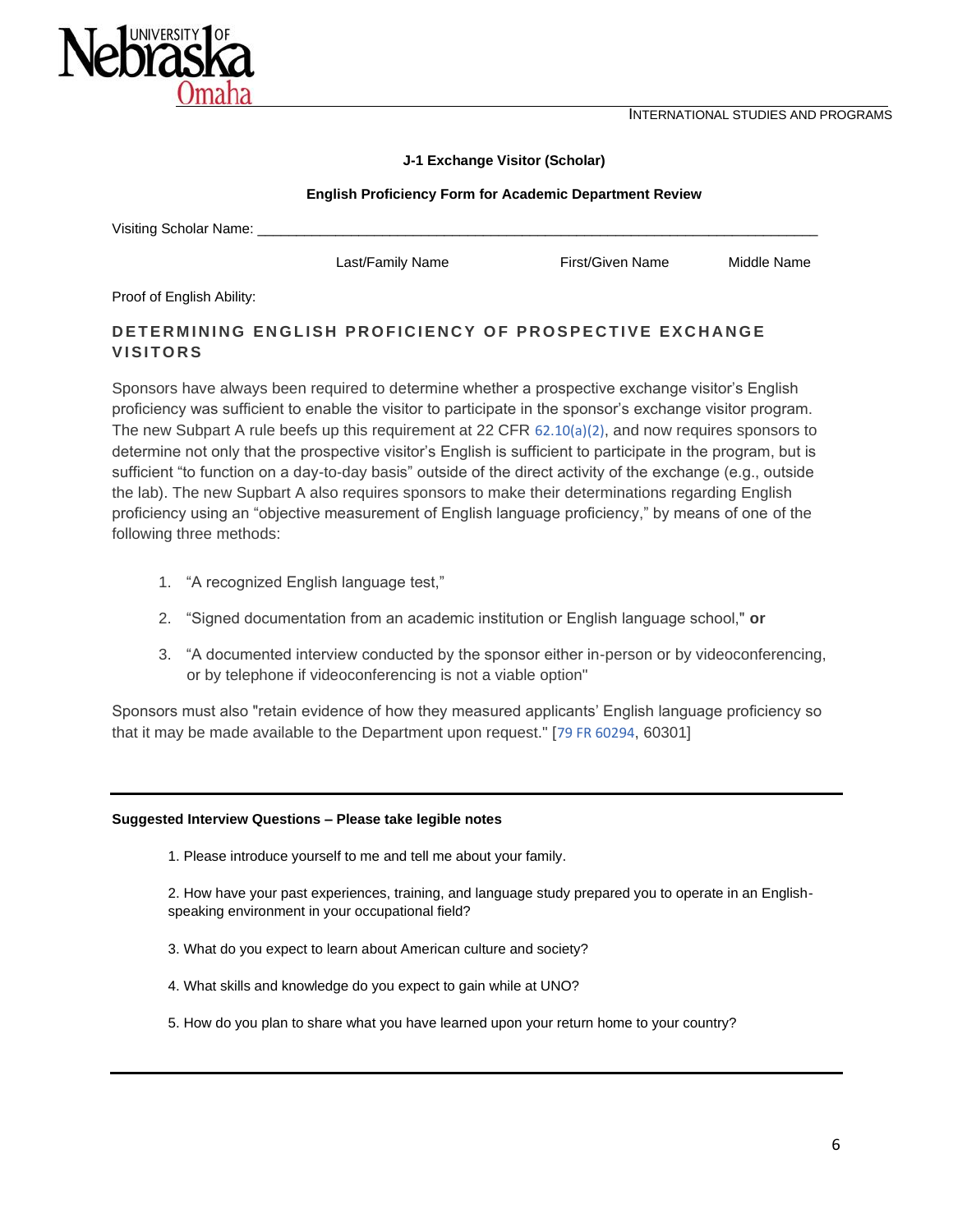

#### INTERNATIONAL STUDIES AND PROGRAMS

| <b>English Proficiency Checklist</b>                                                                                                                                 | <b>Proficient</b> | Somewhat<br><b>Proficient</b> | <b>Not</b><br><b>Proficient</b> |
|----------------------------------------------------------------------------------------------------------------------------------------------------------------------|-------------------|-------------------------------|---------------------------------|
| The scholar demonstrated understanding of the questions asked.                                                                                                       |                   |                               |                                 |
| The scholar spoke clearly and fluency (without unnatural pauses)<br>about every day and academic topics.                                                             |                   |                               |                                 |
| The scholar developed answers at least two or three minutes long<br>in response to multiple, open-ended questions and behavioral<br>questions about academic topics. |                   |                               |                                 |
| The scholar demonstrated appropriate communication strategies<br>for resolving misunderstandings as needed.                                                          |                   |                               |                                 |

#### **Based on this interview, is the scholar's English ability adequate for the proposed program at UNO?**

**YES.** Scholar was able to, in most circumstances, understand and answer the interview questions. The scholar should be able to handle communication in English in his or her own field and would understand safety rules and/or instructions in English.

**NO.** Scholar was not able to understand and answer interview questions. The scholar would not be able to handle communication in English in his or her own field and would not be able to understand safety rules or instructions in English.

**\_\_\_\_\_\_\_\_\_\_\_\_\_\_\_\_\_\_\_\_\_\_\_\_\_\_\_\_\_\_\_\_\_\_\_\_\_\_\_\_\_\_\_\_\_\_\_\_\_\_\_\_\_\_\_\_\_\_\_\_\_\_\_\_\_\_\_\_\_\_\_\_\_\_\_\_\_\_\_\_\_\_\_\_\_\_**

**\_\_\_\_\_\_\_\_\_\_\_\_\_\_\_\_\_\_\_\_\_\_\_\_\_\_\_\_\_\_\_\_\_\_\_\_\_\_\_\_\_\_\_\_\_\_\_\_\_\_\_\_\_\_\_\_\_\_\_\_\_\_\_\_\_\_\_\_\_\_\_\_\_\_\_\_\_\_\_\_\_\_\_\_\_\_**

Interviewer Signature **Date** 

Dean/Chair Signature **Date** Date **Date**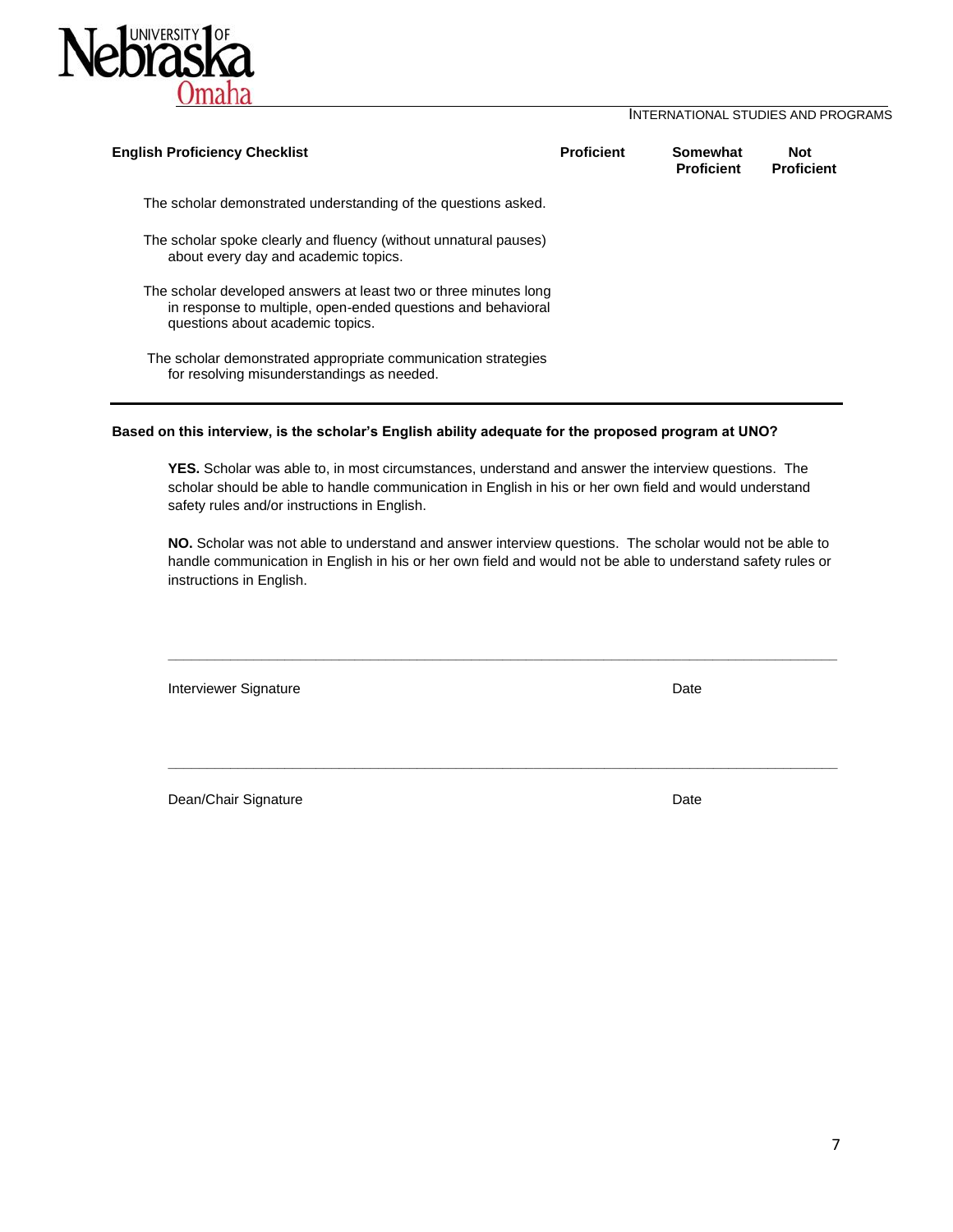

# **For the Prospective J-1 Scholar to Complete**

## **Personal Information – Attach a copy of the passport data page & Curriculum Vitae**

| Passport Surname Name: Web and the control of the control of the control of the control of the control of the control of the control of the control of the control of the control of the control of the control of the control |        |                                                   |                                                  |  |
|--------------------------------------------------------------------------------------------------------------------------------------------------------------------------------------------------------------------------------|--------|---------------------------------------------------|--------------------------------------------------|--|
|                                                                                                                                                                                                                                |        |                                                   |                                                  |  |
|                                                                                                                                                                                                                                |        |                                                   |                                                  |  |
| Marital Status () Single () Married Date of birth (mm/dd/yyyy): _____/_____/_____                                                                                                                                              |        |                                                   |                                                  |  |
| City of Birth: <b>Example 2018</b>                                                                                                                                                                                             |        |                                                   |                                                  |  |
|                                                                                                                                                                                                                                |        |                                                   | Citizen of: ____________________________         |  |
| (Street)                                                                                                                                                                                                                       | (City) | (Postal Code) (Country)                           |                                                  |  |
|                                                                                                                                                                                                                                |        |                                                   |                                                  |  |
| Gender: ____ Male ____ Female                                                                                                                                                                                                  |        | Highest Degree Earned: Master's ______ PhD ______ |                                                  |  |
|                                                                                                                                                                                                                                |        |                                                   | Other (specify type) _____________               |  |
| Is the Exchange Visitor already in the U.S. at another institution on a J visa?                                                                                                                                                |        |                                                   | $\frac{1}{2}$ yes and $\frac{1}{2}$ no           |  |
| Has the Exchange Visitor obtained a waiver of the 212(e) two year home<br>residence requirement for the current J program?                                                                                                     |        |                                                   | $\rule{1em}{0.15mm}$ yes $\rule{1em}{0.15mm}$ no |  |
| NOTE: If you have obtained a 212(e) waiver approval, you no longer qualify for an extension or transfer of your<br>current J program.                                                                                          |        |                                                   |                                                  |  |
| Has the Exchange Visitor been in the U.S. in J status during the last five (5) years? ______ yes ________ no                                                                                                                   |        |                                                   |                                                  |  |
| If you answered yes to any of these questions, please attach a copy of the Exchange Visitor's I-94 (if currently in the<br>U.S.) and copies of all previous DS-2019 forms.                                                     |        |                                                   |                                                  |  |
| There is a two-year bar for repeat participation in professor or research scholar categories.                                                                                                                                  |        |                                                   |                                                  |  |
| <b>Emergency Contact Information.</b> The contact does not have to be in the U.S. and does not have to speak<br>English.                                                                                                       |        |                                                   |                                                  |  |
| ___Mr./____Ms. First Name __________________________________Last Name _____________________________                                                                                                                            |        |                                                   |                                                  |  |
| Relationship to you: ______ Parent ______ Spouse _____ Child Speaks English _____ Speaks ___________                                                                                                                           |        |                                                   |                                                  |  |
|                                                                                                                                                                                                                                |        |                                                   |                                                  |  |
|                                                                                                                                                                                                                                |        |                                                   |                                                  |  |
| Address:                                                                                                                                                                                                                       |        |                                                   |                                                  |  |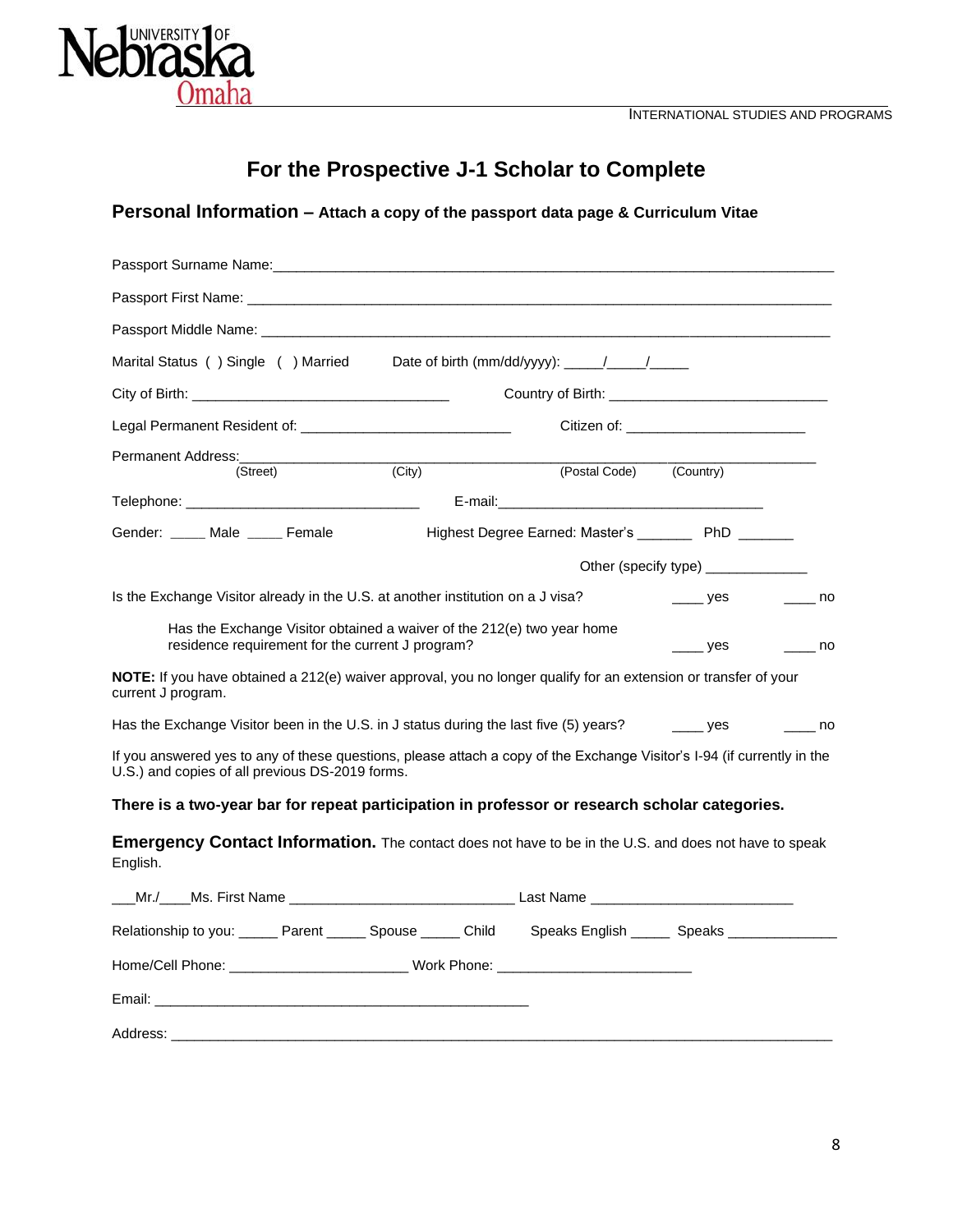



### **Planned Travel – Attach a copy of the offer letter for each institution**

INPR must authorize in SEVIS all prospective non-UNO paid engagements in which the scholar wishes to participate in advance. Please list any other institutions the applicant will visit on business during their time in the US. If more visits are planned than can be listed below, please provide them on a separate piece of paper.

### **Financial Information – Attach a copy of a recent bank document in English (within the past 6 months) and/or funding letter for each category below. Letters from funding organizations must specify dates and amounts.**

Source and total amount of exchange visitor's financial support for the period above. An Exchange Visitor must show a minimum of \$20,400 per year for a scholar/\$1,700 per month, \$8,800 per year for a spouse and \$4,400 per year for each child is required.

| Personal Funds:                                                                           |  |
|-------------------------------------------------------------------------------------------|--|
| Funds from Exchange Visitor's government                                                  |  |
| Funds from US government agency (identify ministry or agency)                             |  |
| Funds from another non-U.S. organization                                                  |  |
| Funds from or administered by UNO (UNO offer letter required from Chair/Head or Director) |  |

## **Required Health Insurance**

Health and accident insurance is a federal mandate for the scholar and dependents. **We recommend that J-1 scholars purchase the UNO health and dental insurance plan for themselves and their dependents for the duration of their program or a policy which meets Department of State minimum requirements approved by UNO international advisors**. Scholars who do not purchase the required health insurance policy immediately must prove they have the minimum Department of State coverage and sign a waiver of taking the recommended policy.

Scholars covered by UNO's employee health insurance policy are exempt from purchasing the UNO student health insurance policy but will be required to immediately purchase additional health coverage for medical evacuation and repatriation for themselves and any dependents at the stated Department of State minimum coverage level.

International advisors in ASH 241 (unointladvising@unomaha.edu) have the enrollment and coverage information. Also, United Healthcare has a representative which serves UNO part-time.